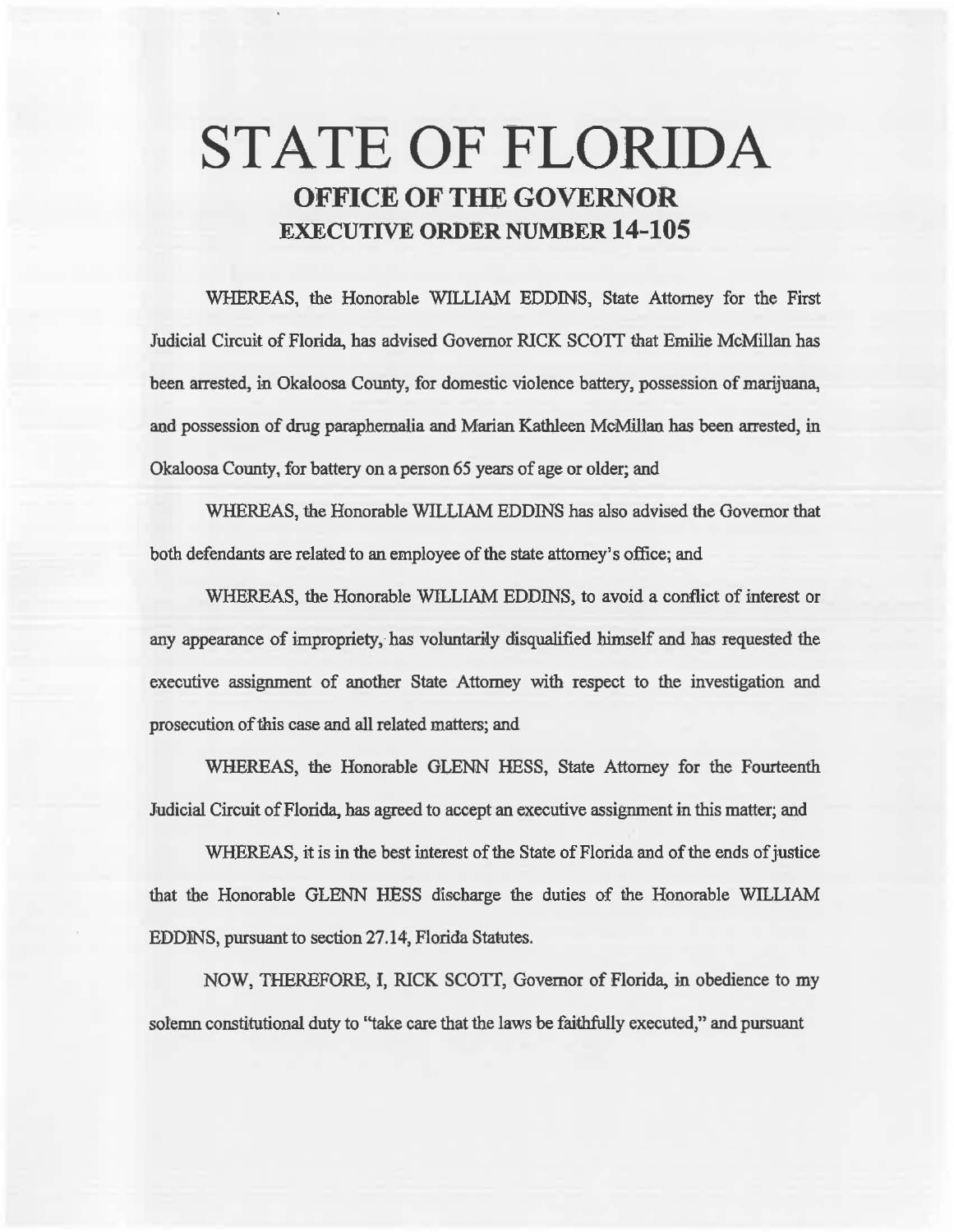to the Constitution and laws of the State of Florida, issue the following Executive Order, effective immediately:

### Section l.

The Honorable GLENN HESS, State Attorney for the Fourteenth Judicial Circuit of Florida, referred to as the "Assigned State Attorney," is assigned to discharge the duties of the Honorable WILLIAM EDDINS, State Attorney for the First Judicial Circuit of Florida, as they relate to the investigation, prosecution and all matters related to Emilie McMillan and Marian Kathleen McMillan.

## Section 2.

The Assigned State Attorney or one or more Assistant State Attorneys and Investigators, who have been designated by the Assigned State Attorney, shall proceed immediately to the First Judicial Circuit of Florida, and are vested with the authority to petform the duties prescribed herein.

## Section 3.

All residents of the First Judicial Circuit are requested, and all public officials are directed, to cooperate and render whatever assistance is necessary to the Assigned State Attorney, so that justice may be served.

### Section 4.

The period of this Executive Assignment shall be for one (1) year, to and including March 19, 2015.